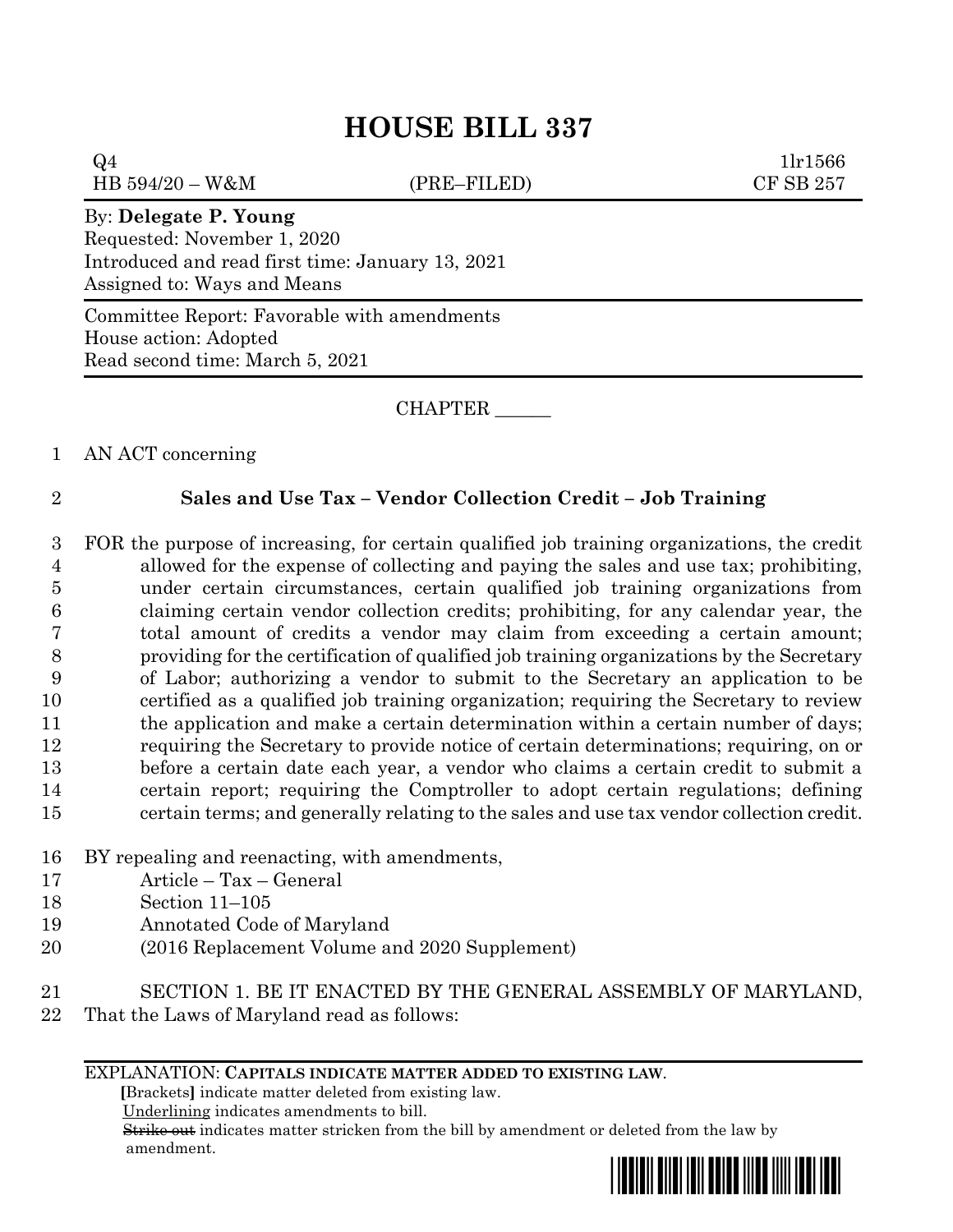| $\mathbf 1$                                  | Article - Tax - General                                                                                                                                                                                                                                                                                                               |  |  |  |
|----------------------------------------------|---------------------------------------------------------------------------------------------------------------------------------------------------------------------------------------------------------------------------------------------------------------------------------------------------------------------------------------|--|--|--|
| $\overline{2}$                               | $11 - 105.$                                                                                                                                                                                                                                                                                                                           |  |  |  |
| $\boldsymbol{3}$<br>4<br>$\overline{5}$<br>6 | Except as provided in subsections (b) $[and]$ , (c), AND (D) of this section,<br>(1)<br>(a)<br>a vendor who timely files a sales and use tax return is allowed, for the expense of collecting<br>and paying the tax, a credit equal to 0.9% of the gross amount of sales and use tax that the<br>vendor is to pay to the Comptroller. |  |  |  |
| 7<br>$8\,$<br>9                              | The credit allowed under this section does not apply to any sales and<br>(2)<br>use tax that a vendor is required to pay to the Comptroller for any purchase or use that the<br>vendor makes that is subject to the tax.                                                                                                              |  |  |  |
| 10<br>11<br>12                               | Subject to paragraph (2) of this subsection, the credit allowed under this<br>(b)<br>(1)<br>section is 1.2% of the first \$6,000 of the gross amount of sales and use tax that the vendor<br>is to pay with each return.                                                                                                              |  |  |  |
| 13<br>14<br>15<br>16                         | For a vendor who files or is eligible to file a consolidated return under<br>(2)<br>$\S$ 11–502 of this title, the credit allowed under paragraph (1) of this subsection is 1.2% of<br>the first \$6,000 of the gross amount of sales and use tax that the vendor is or would be<br>required to pay with the consolidated return.     |  |  |  |
| 17<br>18                                     | The credit allowed under subsection (a) of this section may not exceed<br>$\left( \mathrm{c}\right)$<br>(1)<br>\$500 for each return.                                                                                                                                                                                                 |  |  |  |
| 19<br>20<br>21                               | For a vendor who files or is eligible to file a consolidated return under<br>(2)<br>$\S 11-502$ of this title, the total maximum credit that the vendor is allowed under this section<br>for all returns filed for any period is \$500.                                                                                               |  |  |  |
| 22<br>23                                     | (D) (1) (I) IN THIS SUBSECTION THE FOLLOWING WORDS HAVE THE<br>MEANINGS INDICATED.                                                                                                                                                                                                                                                    |  |  |  |
| 24<br>25                                     | "QUALIFIED JOB TRAINING ORGANIZATION" MEANS AN<br>(II)<br><b>ORGANIZATION THAT:</b>                                                                                                                                                                                                                                                   |  |  |  |
| 26                                           | 1. IS LOCATED IN THE STATE;                                                                                                                                                                                                                                                                                                           |  |  |  |
| 27<br>28                                     | 2.<br>IS EXEMPT FROM TAXATION UNDER $\S$ 501(C)(3) OF<br>THE INTERNAL REVENUE CODE;                                                                                                                                                                                                                                                   |  |  |  |
| 29                                           | 3.<br>CONDUCTS RETAIL SALES OF DONATED ITEMS;                                                                                                                                                                                                                                                                                         |  |  |  |
| 30<br>31<br>32                               | JOB<br>TRAINING AND<br><b>PROVIDES</b><br><b>EMPLOYMENT</b><br>4.<br>SERVICES TO INDIVIDUALS WITH WORKPLACE DISADVANTAGES OR DISABILITIES;<br><b>AND</b>                                                                                                                                                                              |  |  |  |

**HOUSE BILL 337**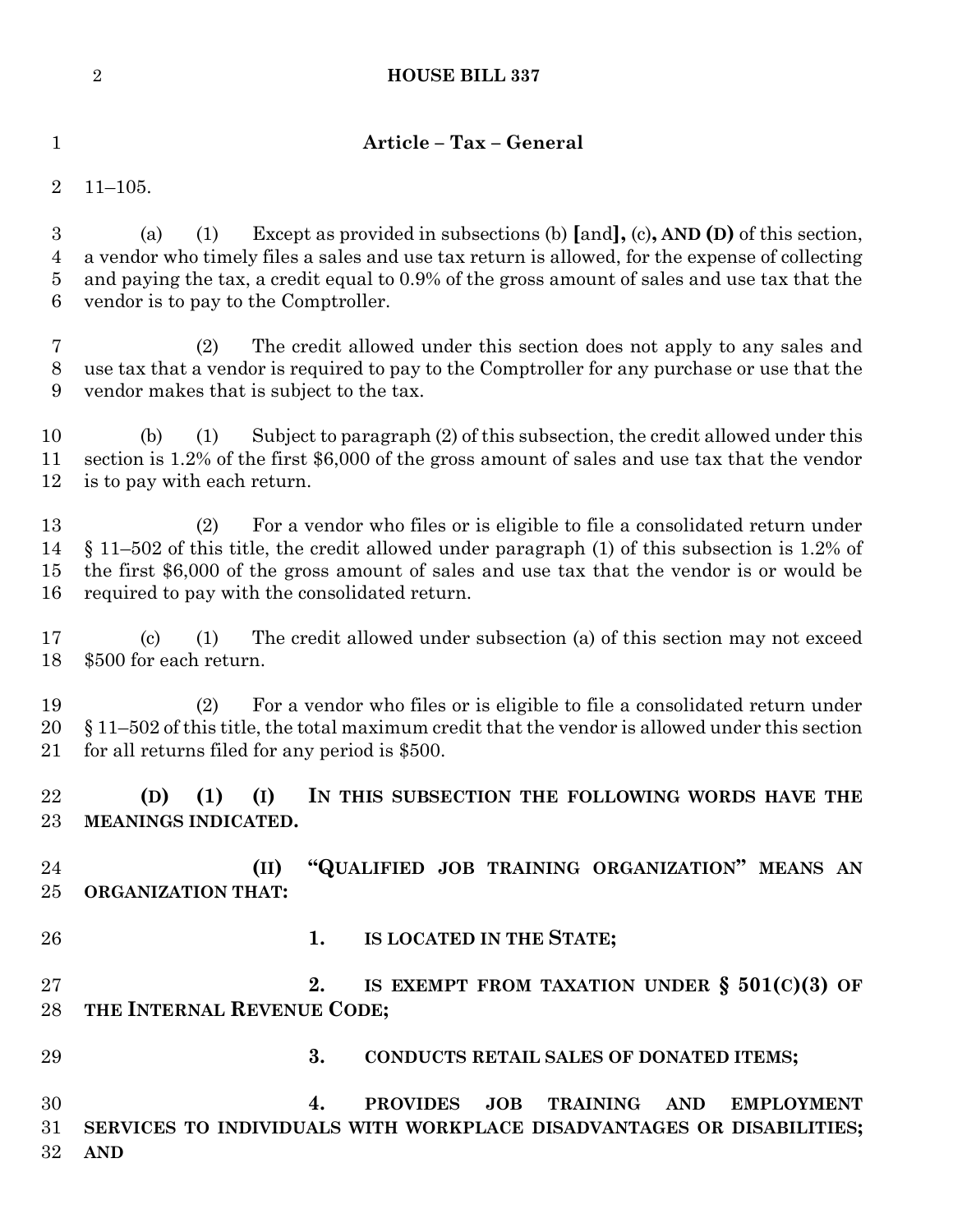**HOUSE BILL 337** 3

 **5. USES A MAJORITY OF ITS REVENUE FOR JOB TRAINING AND JOB PLACEMENT PROGRAMS: A. THAT ASSIST INDIVIDUALS WITH GROWTH IN EMPLOYMENT HOURS; B. FOR INDIVIDUALS WITH LOW INCOME, WORKPLACE DISADVANTAGES, DISABILITIES, OR BARRIERS TO EMPLOYMENT; OR C. FOR VETERANS. (III) "SECRETARY" MEANS THE SECRETARY OF LABOR. (2) (I) SUBJECT TO SUBPARAGRAPHS (II) AND (III) OF THIS PARAGRAPH, A VENDOR WHO IS A QUALIFIED JOB TRAINING ORGANIZATION CERTIFIED UNDER PARAGRAPH (3) OF THIS SUBSECTION AND TIMELY FILES A SALES AND USE TAX RETURN IS ALLOWED A CREDIT EQUAL TO 100% OF THE GROSS AMOUNT OF SALES AND USE TAX THAT THE VENDOR IS TO PAY TO THE COMPTROLLER. (II) A VENDOR WHO CLAIMS A CREDIT UNDER SUBPARAGRAPH (I) OF THIS PARAGRAPH MAY NOT CLAIM A CREDIT UNDER SUBSECTIONS (A) THROUGH (C) OF THIS SECTION. (III) FOR ANY CALENDAR YEAR, THE TOTAL AMOUNT OF CREDITS THAT A VENDOR MAY CLAIM MAY NOT EXCEED \$250,000 \$100,000. (3) (I) A VENDOR MAY APPLY TO THE SECRETARY TO BE CERTIFIED AS A QUALIFIED JOB TRAINING ORGANIZATION. (II) WITHIN 30 DAYS OF RECEIVING THE APPLICATION, THE SECRETARY SHALL REVIEW THE APPLICATION AND IF THE VENDOR: 1. IS DETERMINED TO BE A QUALIFIED JOB TRAINING ORGANIZATION, CERTIFY THE VENDOR AS A QUALIFIED JOB TRAINING ORGANIZATION AND NOTIFY THE VENDOR AND THE COMPTROLLER; OR 2. IS DETERMINED NOT TO BE A QUALIFIED JOB TRAINING ORGANIZATION, NOTIFY THE VENDOR. (4) ON OR BEFORE JANUARY 31 EACH YEAR, A VENDOR WHO CLAIMS A CREDIT UNDER THIS SUBSECTION SHALL SUBMIT TO THE SECRETARY A REPORT THAT INCLUDES, FOR THE PREVIOUS CALENDAR YEAR:**